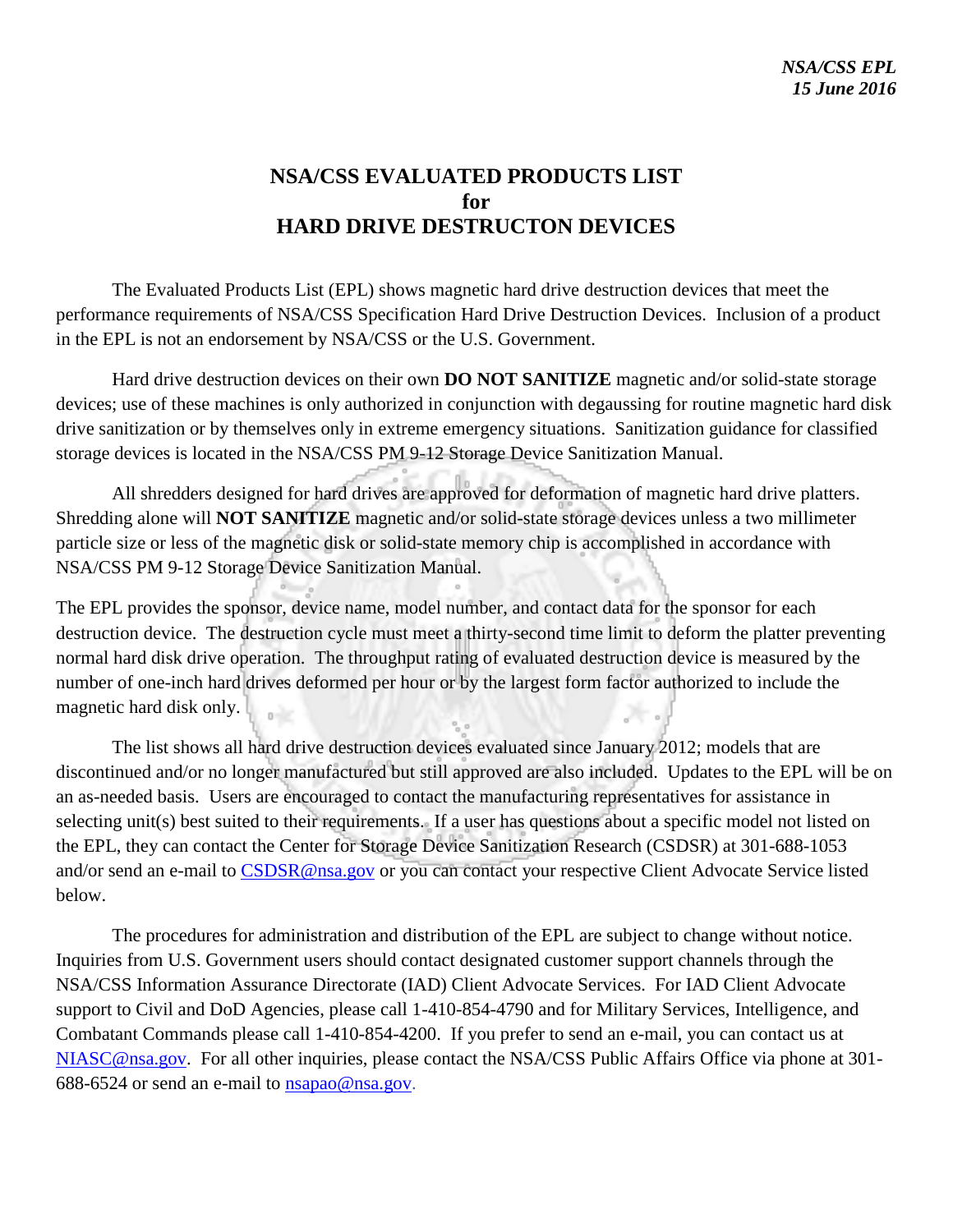| <b>Hard Drive Bending Devices</b> |                           |                                                                                       |                                    |           |                                            |  |  |
|-----------------------------------|---------------------------|---------------------------------------------------------------------------------------|------------------------------------|-----------|--------------------------------------------|--|--|
| <b>Sponsor</b>                    | <b>Device Name</b>        | <b>Power Source</b>                                                                   | Throughput<br>(Drives/Hour)        | Weight    | <b>Authorized Size</b>                     |  |  |
| AML                               | AML-HD<br>Distort         | Manual Crimp                                                                          | Manually: 50                       | $1$ Lb.   | Magnetic Hard Disk<br>up to 3.75-Inch Dia. |  |  |
|                                   |                           |                                                                                       |                                    |           |                                            |  |  |
| <b>BOW</b>                        | MHDD-N                    | Manual Crank                                                                          | Manually: 165                      | 48.4 Lbs. | Laptop, 1-Inch, &<br>1.65-Inch             |  |  |
|                                   | $MX2-N$                   | <b>Electrically Driven</b><br>115 Volts/1.2 Amps<br>Manual Crank                      | Elec. Drive: 169<br>Manually: 165  | 68 Lbs.   | Laptop, $1$ -Inch, $\&$<br>1.65-Inch       |  |  |
|                                   |                           |                                                                                       |                                    |           |                                            |  |  |
| Data Security, Inc.               | DB-4000                   | <b>Electrically Driven</b><br>110 Volts/2 Amps                                        | 175                                | 95 Lbs.   | Laptop, 1-Inch, &<br>1.65-Inch             |  |  |
|                                   | DB-6000                   | Drill Assisted Crank<br>Manual Crank<br>Photo Luminescent<br><b>Tactical Glow Kit</b> | Drill Assist: 256<br>Manually: 167 | 69 Lbs.   | Laptop, 1-Inch, &<br>1.65-Inch             |  |  |
|                                   | $DF-4$                    | <b>Electrically Driven</b><br>120 Volts/12 Amps                                       | 2360                               | 1000 Lbs. | Laptop and 1-Inch                          |  |  |
|                                   | $DX-8$                    | <b>Electrically Driven</b><br>208 Volts/9 Amps                                        | 1315                               | 725 Lbs.  | Laptop and 1-Inch                          |  |  |
|                                   |                           |                                                                                       |                                    |           |                                            |  |  |
| Garner Products, Inc.             | PD-4 Rev. H               | <b>Electrically Driven</b><br>120 Volts/10 Amps                                       | 96                                 | 82 Lbs.   | Laptop and 1-Inch                          |  |  |
|                                   | $PD-5$                    | <b>Electrically Driven</b><br>120 Volts/8 Amps                                        | 106                                | 80 Lbs.   | Laptop, 1-Inch, $\&$<br>1.65-Inch          |  |  |
|                                   |                           |                                                                                       |                                    |           |                                            |  |  |
| Phiston Technologies, Inc.        | MediaVice<br>Compact MV02 | <b>Hydraulically Driven</b><br>120 Volts/15 Amps                                      | 90                                 | 132 Lbs.  | Laptop and 1-Inch                          |  |  |
|                                   |                           |                                                                                       |                                    |           |                                            |  |  |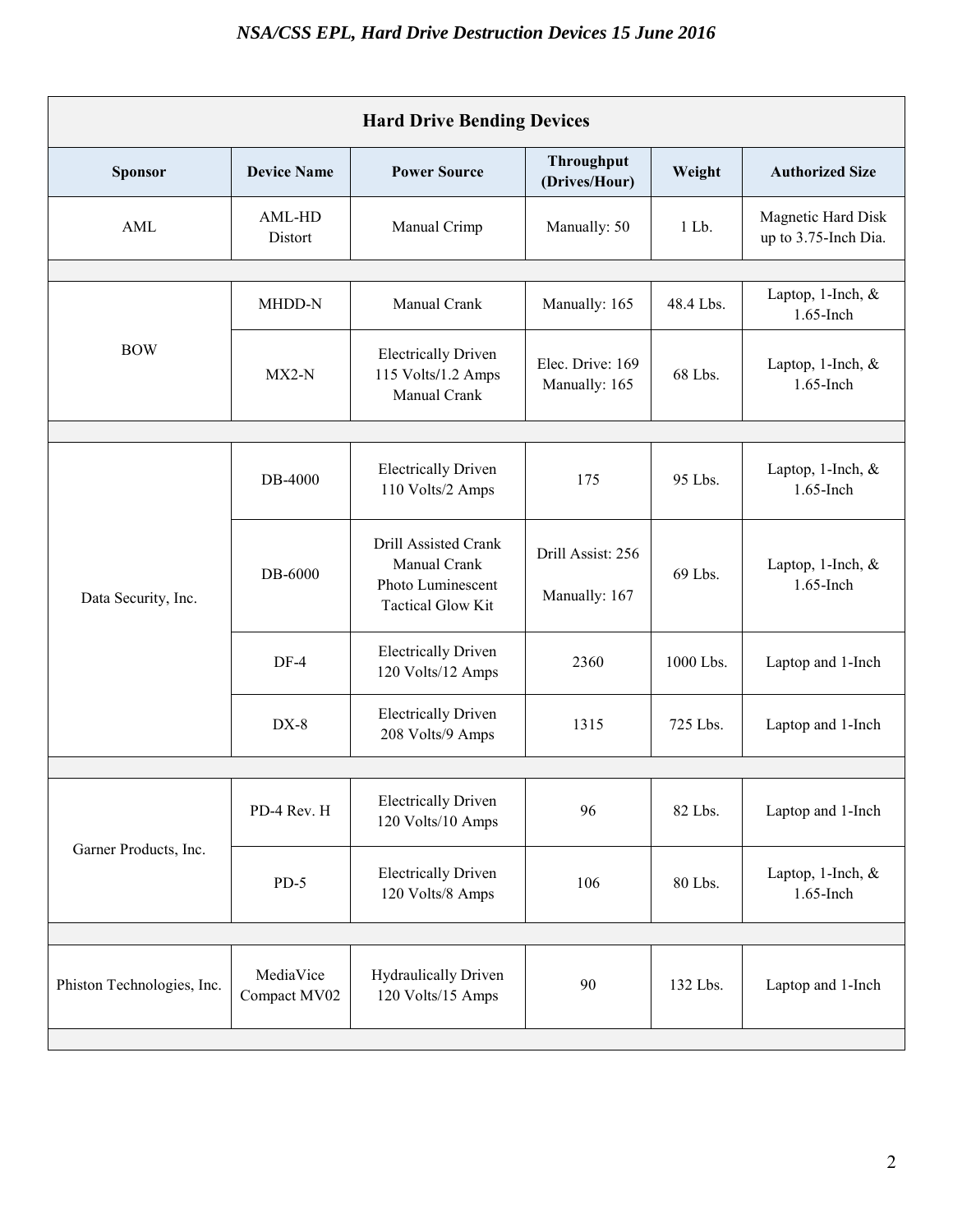| <b>Hard Drive Bending Devices</b>                  |                       |                                                                         |                                    |           |                                     |  |  |  |
|----------------------------------------------------|-----------------------|-------------------------------------------------------------------------|------------------------------------|-----------|-------------------------------------|--|--|--|
| <b>Sponsor</b>                                     | <b>Device Name</b>    | <b>Power Source</b>                                                     | <b>Throughput</b><br>(Drives/Hour) | Weight    | <b>Authorized Size</b>              |  |  |  |
| Proton Data Security                               | <b>PDS-50</b>         | <b>Hydraulically Driven</b><br>120 Volts/15 Amps                        | 90                                 | 132 Lbs.  | Laptop and 1-Inch                   |  |  |  |
|                                                    | <b>PDS-75</b>         | <b>Manual Crank</b>                                                     | Manually: 165                      | 48.4 Lbs. | Laptop, 1-Inch, $&$<br>$1.65$ -Inch |  |  |  |
|                                                    | <b>PDS-100</b>        | <b>Electrically Driven</b><br>115 Volts/1.2Amps<br>Manual Crank         | Elec. Drive: 169<br>Manually: 165  | 68 Lbs.   | Laptop, 1-Inch, $&$<br>$1.65$ -Inch |  |  |  |
|                                                    |                       |                                                                         |                                    |           |                                     |  |  |  |
| <b>Whitaker Brothers</b><br>Business Machines Inc. | <b>ACD-HS</b>         | <b>Electrically Driven</b><br>115 Volts/1.2 Amps<br><b>Manual Crank</b> | Elec. Drive: 169<br>Manually: 165  | 68 Lbs.   | Laptop, 1-Inch, $&$<br>$1.65$ -Inch |  |  |  |
|                                                    | MCD-HS                | Manual Crank                                                            | Manually: 165                      | 48.4 Lbs. | Laptop, 1-Inch, &<br>$1.65$ -Inch   |  |  |  |
|                                                    | Datastroyer<br>MVHD-1 | <b>Hydraulically Driven</b><br>120 Volts/15 Amps                        | 90                                 | 132 Lbs.  | Laptop and 1-Inch                   |  |  |  |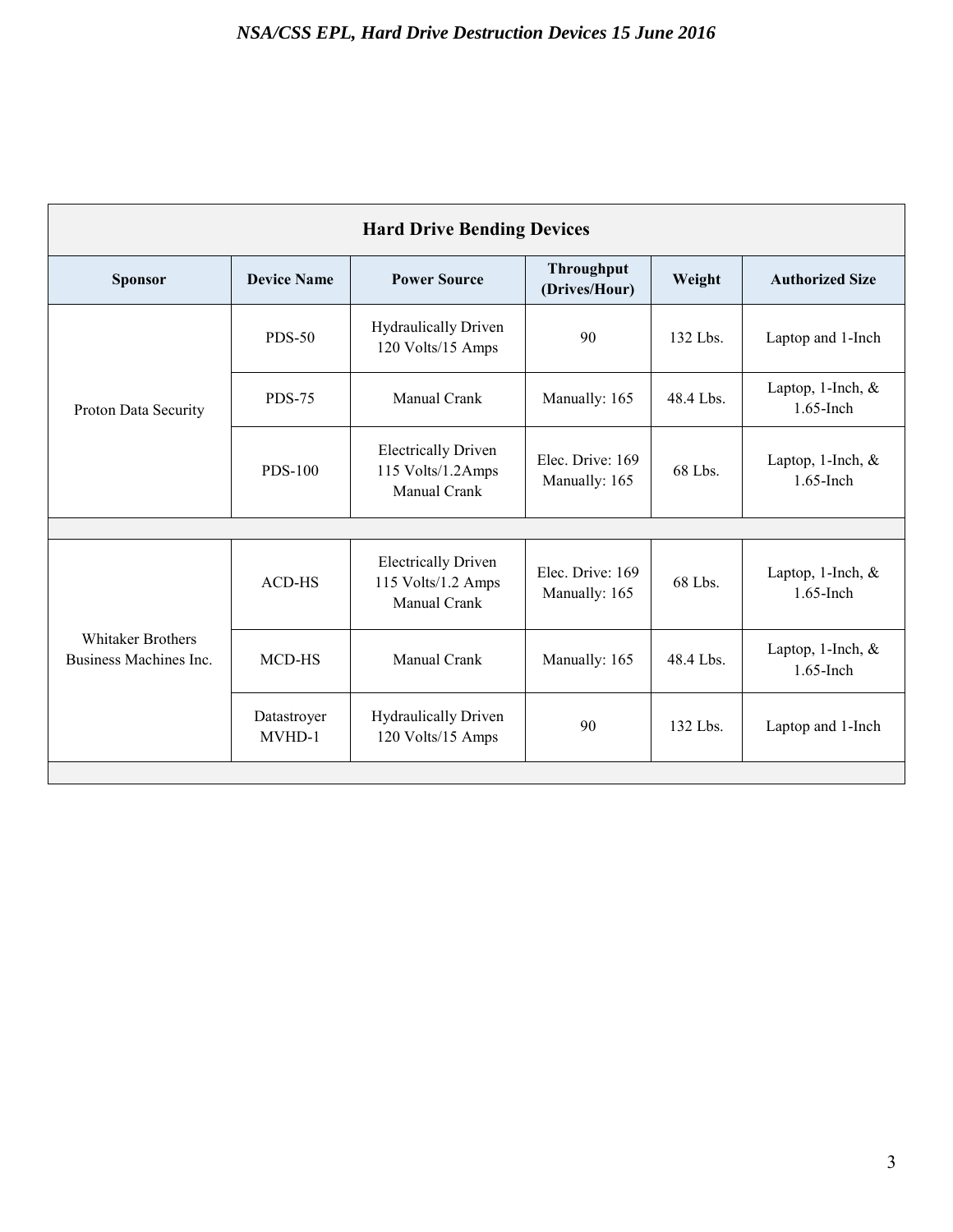| <b>Hard Drive Punch Devices</b>              |                           |                                                                                                                     |                             |          |                                   |  |  |  |
|----------------------------------------------|---------------------------|---------------------------------------------------------------------------------------------------------------------|-----------------------------|----------|-----------------------------------|--|--|--|
| <b>Sponsor</b>                               | <b>Device Name</b>        | <b>Power Source</b>                                                                                                 | Throughput<br>(Drives/Hour) | Weight   | <b>Authorized Size</b>            |  |  |  |
| eDR Solutions LLC.                           | HDC-V                     | Hydraulically Driven<br>Manual Pump                                                                                 | 160                         | 98 Lbs.  | Laptop, 1-Inch, &<br>1.65-Inch    |  |  |  |
|                                              | HDC-V                     | Hydraulically Driven<br>115 Volts/8.6 Amps<br>SPX Power Team Model B                                                | 220                         | 129 Lbs. | Laptop, 1-Inch, $\&$<br>1.65-Inch |  |  |  |
|                                              | HDC-V                     | <b>Hydraulically Driven</b><br>115 Volts/7.8 Amps<br>EnerPac PUD1101                                                | 305                         | 118 Lbs. | Laptop, 1-Inch, $\&$<br>1.65-Inch |  |  |  |
|                                              | HDC-V MC                  | <b>Hydraulically Driven</b><br>115 Volts/20 Amps<br>SPX Power Team Model<br><b>PDQ 60</b>                           | 627                         | 263 Lbs. | Laptop, 1-Inch, &<br>1.65-Inch    |  |  |  |
|                                              | HDC-Vx<br>$\&$<br>HDC-Vxl | <b>Hydraulically Driven</b><br>Manual Pump<br>LED Lighting (HDC-Vxl)                                                | 113                         | 99 Lbs.  | Laptop, 1-Inch, &<br>1.65-Inch    |  |  |  |
|                                              | HDC-Vx<br>$\&$<br>HDC-Vxl | <b>Hydraulically Driven</b><br>115 Volts/7.8 Amps<br>EnerPac PUD1101<br>LED Lighting (HDC-Vxl)                      | 310                         | 119 Lbs. | Laptop, 1-Inch, &<br>1.65-Inch    |  |  |  |
|                                              | HDC-Vx<br>$\&$<br>HDC-Vxl | <b>Hydraulically Driven</b><br>115 Volts/20 Amps<br>SPX Power Team Model<br><b>PDQ 60</b><br>LED Lighting (HDC-Vxl) | 255                         | 131 Lbs  | Laptop, 1-Inch, &<br>1.65-Inch    |  |  |  |
|                                              |                           |                                                                                                                     |                             |          |                                   |  |  |  |
| <b>FORMAX</b>                                | FD 87HD                   | <b>Electrically Driven</b><br>120 Volts/12 Amps                                                                     | 195                         | 160 Lbs. | 1-Inch, & 1.65-Inch               |  |  |  |
|                                              |                           |                                                                                                                     |                             |          |                                   |  |  |  |
| Security Engineered<br>Machinery, Inc. (SEM) | 0101 Sledgehammer         | <b>Hydraulically Driven</b><br>120 Volts/7.5 Amps                                                                   | 204                         | 120 Lbs. | Laptop, 1-Inch, &<br>1.65-Inch    |  |  |  |
|                                              |                           |                                                                                                                     |                             |          |                                   |  |  |  |
| Secure I.T. Engineered<br>Solutions          | Model HDDC-A              | <b>Hydraulically Driven</b><br>120 Volts/7.5 Amps                                                                   | 204                         | 120 Lbs. | Laptop, 1-Inch, &<br>1.65-Inch    |  |  |  |
|                                              |                           |                                                                                                                     |                             |          |                                   |  |  |  |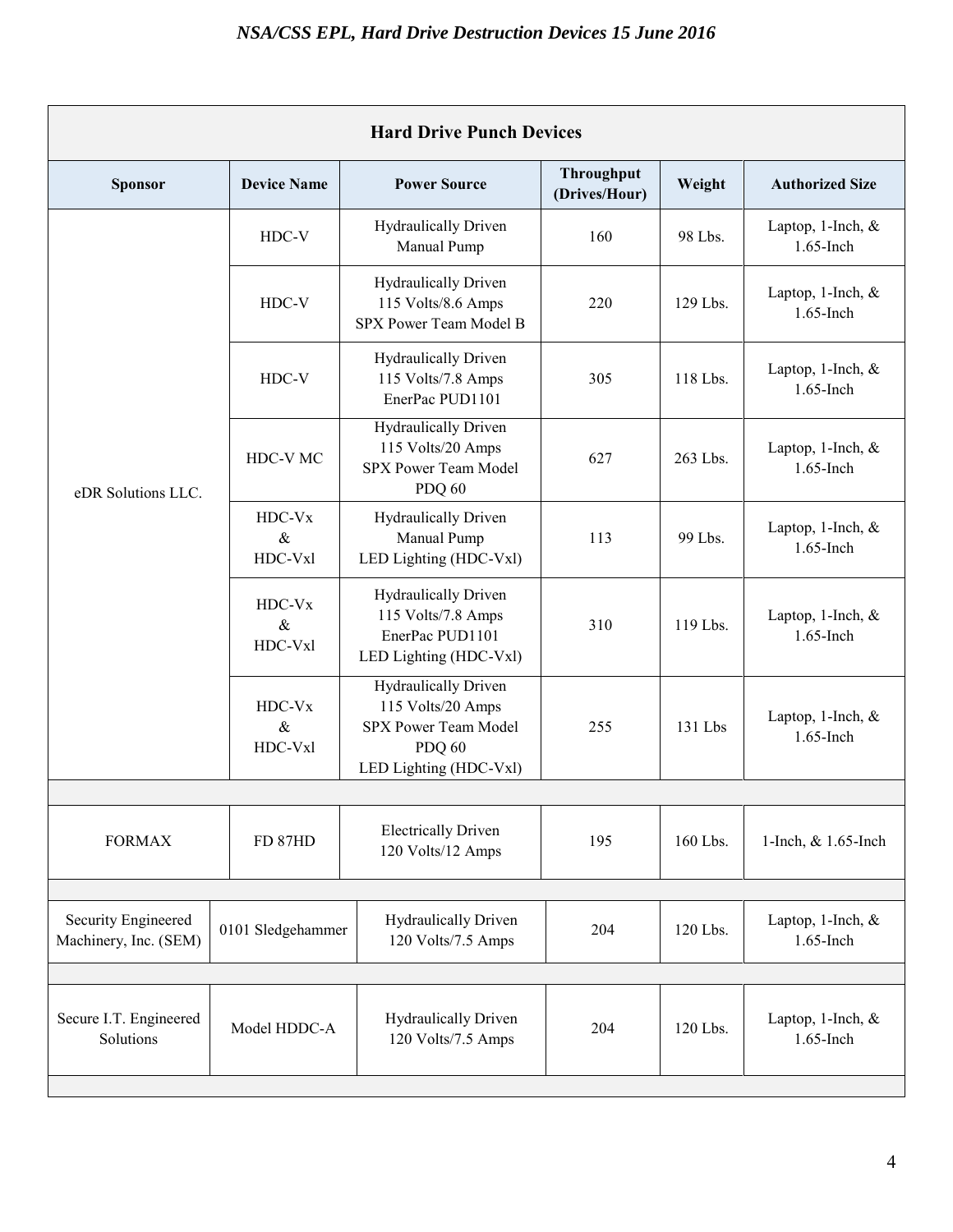### *NSA/CSS EPL, Hard Drive Destruction Devices 15 June 2016*

## **SPONSOR CONTACT INFORMATION**

**Applied Magnetic Laboratory, Inc. (AML)** Drew Wildonger, President 401 Manor Street E-mail: [sales@appliedmagnetics.com](mailto:sales@appliedmagnetics.com) York, PA 17401 Tel: 410-583-2100 URL: [www.appliedmagnetics.com](http://www.appliedmagnetics.com/) Fax: 410-583-8315 GSA Contract#: **GS-02F-0016T**

Manassas, VA 20109-2603 Tel: 703-361-7740 URL: [www.bowindustries.com](http://www.bowindustries.com/) Fax: 703-361-7369

**BOW Industries, Inc.** Don Spidaliere, General Manager 10349 Balls Ford Road E-mail: [sales@bowindustries.com](mailto:sales@bowindustries.com)

**Data Security, Inc.** The Schafer, Director of Sales and Marketing and Marketing Schafer, Director of Sales and Marketing 300 S. 7<sup>th</sup> Street E-mail: [rschafer@telesis.com](mailto:rschafer@telesis.com) Lincoln, NE 68508 Tel: 1-800-225-7554 or 402-434**-**5959 URL: [http://datasecurityinc.com](http://datasecurityinc.com/) Fax: 1-402-434-3291 GSA Contract #: **GS-35F-0535T** for the **DF-4** GSA Contract #: **GS-02F-0015T** for the **DB-4000 and DB-6000**

Greenville, SC 29605 Tel: 1-864-672-4210 URL: [http://edrsolutions.com](http://edrsolutions.com/)

**eDR Solutions LLC.** Charles Smith, President and CEO 712 Antioch Church Road E-mail: [info@edrsolutions.com](mailto:info@edrsolutions.com)

Dover, NH 03820 Tel: 1-800-232-5535 ext.11 URL: [www.formax.com](http://www.formax.com/) GSA Contract#: **GS-02F-0209S**

**Formax** T. Ryan Lindsay, President 44 Venture Drive Email: [TRLindsay@formax.com](mailto:TRLindsay@formax.com)

Garner Products, Inc. **Ron Stofan, President** URL: [http://garner-products.com](http://garner-products.com/) Fax: 916-784-1425

10620 Industrial Avenue, Suite 100 E-mail: [info@garner-products.com](mailto:info@garner-products.com) Roseville, CA 95678 Tel: 1-800-624-1903 or 916-784-0200